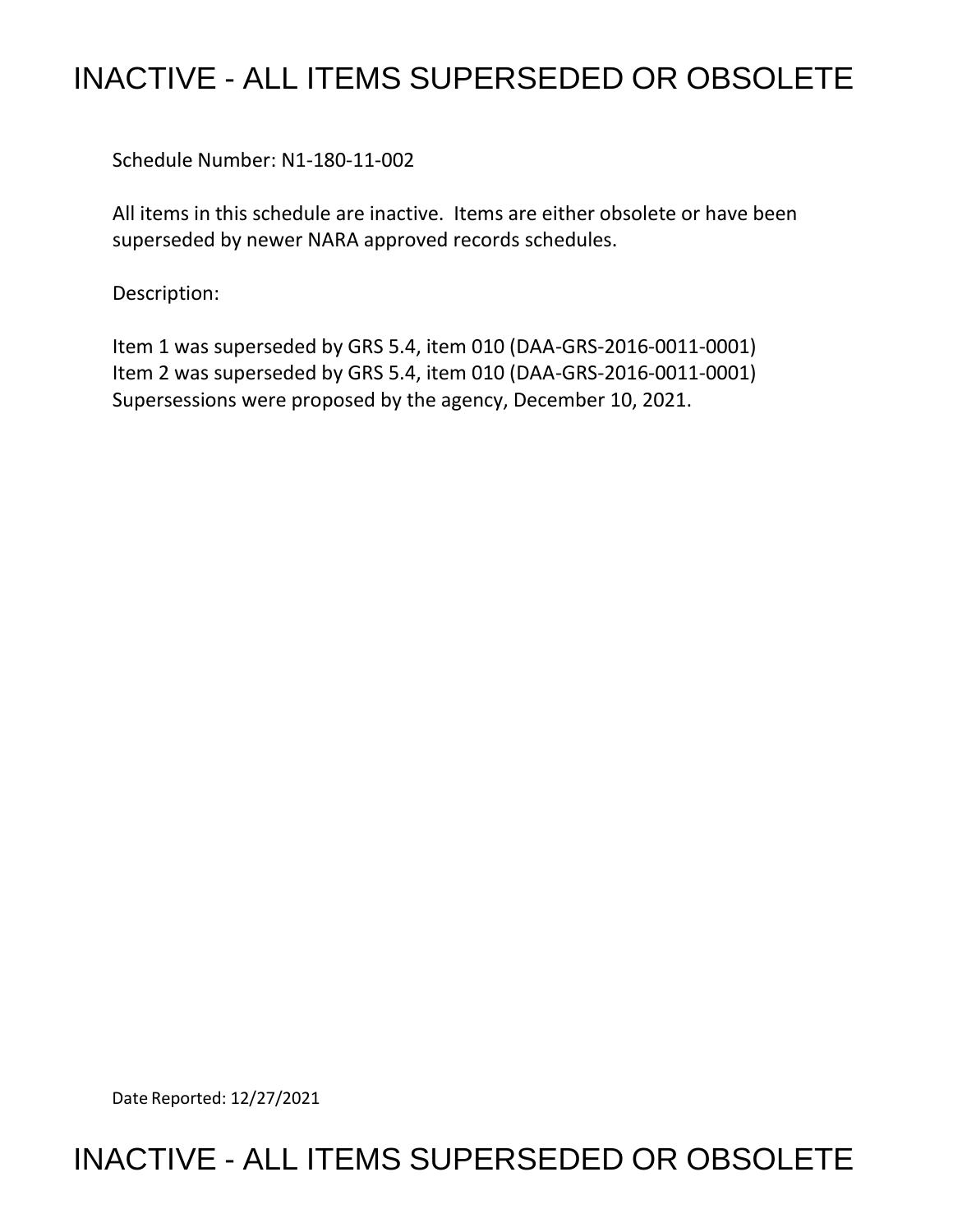| <b>REQUEST FOR RECORDS DISPOSITION AUTHORITY</b>                                                                                                                                                                                                                                                                                                                                                                                                                                                                                                                                               |                                                |                                              | <b>JOB NUMBER</b>                                                                                                                                                                                                   |                                           |
|------------------------------------------------------------------------------------------------------------------------------------------------------------------------------------------------------------------------------------------------------------------------------------------------------------------------------------------------------------------------------------------------------------------------------------------------------------------------------------------------------------------------------------------------------------------------------------------------|------------------------------------------------|----------------------------------------------|---------------------------------------------------------------------------------------------------------------------------------------------------------------------------------------------------------------------|-------------------------------------------|
|                                                                                                                                                                                                                                                                                                                                                                                                                                                                                                                                                                                                |                                                |                                              | $NF/80-11-$                                                                                                                                                                                                         |                                           |
| To<br>NATIONAL ARCHIVES & RECORDS ADMINISTRATION                                                                                                                                                                                                                                                                                                                                                                                                                                                                                                                                               |                                                |                                              | Date received                                                                                                                                                                                                       |                                           |
| 8601 ADELPHI ROAD, COLLEGE PARK, MD 20740-6001                                                                                                                                                                                                                                                                                                                                                                                                                                                                                                                                                 |                                                |                                              |                                                                                                                                                                                                                     |                                           |
| FROM (Agency or establishment)<br>1<br><b>Commodity Futures Trading Commission</b>                                                                                                                                                                                                                                                                                                                                                                                                                                                                                                             |                                                |                                              | <b>NOTIFICATION TO AGENCY</b>                                                                                                                                                                                       |                                           |
| <b>MAJOR SUBDIVISION</b><br>2                                                                                                                                                                                                                                                                                                                                                                                                                                                                                                                                                                  |                                                |                                              | In accordance with the provisions of 44 U S C 3303a, the<br>disposition request, including amendments, is approved<br>except for items that may be marked "disposition not<br>approved" or "withdrawn" in column 10 |                                           |
| <b>MINOR SUBDIVISION</b><br>3                                                                                                                                                                                                                                                                                                                                                                                                                                                                                                                                                                  |                                                |                                              |                                                                                                                                                                                                                     |                                           |
| 4 NAME OF PERSON WITH WHOM TO CONFER<br>Crystal Zeh                                                                                                                                                                                                                                                                                                                                                                                                                                                                                                                                            |                                                | <b>TELEPHONE NUMBER</b><br>5<br>202-418-5035 | <b>DATE</b>                                                                                                                                                                                                         | <b>ARCHIVIST OF THE UNITED STATES</b>     |
| <b>AGENCY CERTIFICATION</b><br>6<br>I hereby certify that I am authorized to act for this agency in matters pertaining to the disposition of its<br>records and that the records proposed for disposal on the attached 1 page(s) are not needed now for the<br>business for this agency or will not be needed after the retention periods specified, and that written<br>concurrence from the General Accounting Office, under the provisions of Title 8 of the GAO Manual for<br>Guidance of Federal Agencies,<br>$\Box$ is attached, or<br>has been requested<br>$\boxtimes$ is not required |                                                |                                              |                                                                                                                                                                                                                     |                                           |
| SIGNATURE OF AGENCY REPRESENTATIVE<br>DATE                                                                                                                                                                                                                                                                                                                                                                                                                                                                                                                                                     |                                                | <b>TITLE</b>                                 |                                                                                                                                                                                                                     |                                           |
| September 21, 2011                                                                                                                                                                                                                                                                                                                                                                                                                                                                                                                                                                             |                                                |                                              | Records Management Officer                                                                                                                                                                                          |                                           |
| 7 ITEM NO                                                                                                                                                                                                                                                                                                                                                                                                                                                                                                                                                                                      | 8 DESCRIPTION OF ITEM AND PROPOSED DISPOSITION |                                              | 9 GRS OR<br><b>SUPERSEDED JOB</b><br><b>CITATION</b>                                                                                                                                                                | <b>10 ACTION TAKEN</b><br>(NARA USE ONLY) |
|                                                                                                                                                                                                                                                                                                                                                                                                                                                                                                                                                                                                | See attached                                   |                                              |                                                                                                                                                                                                                     |                                           |

**Controller and the State Asset**